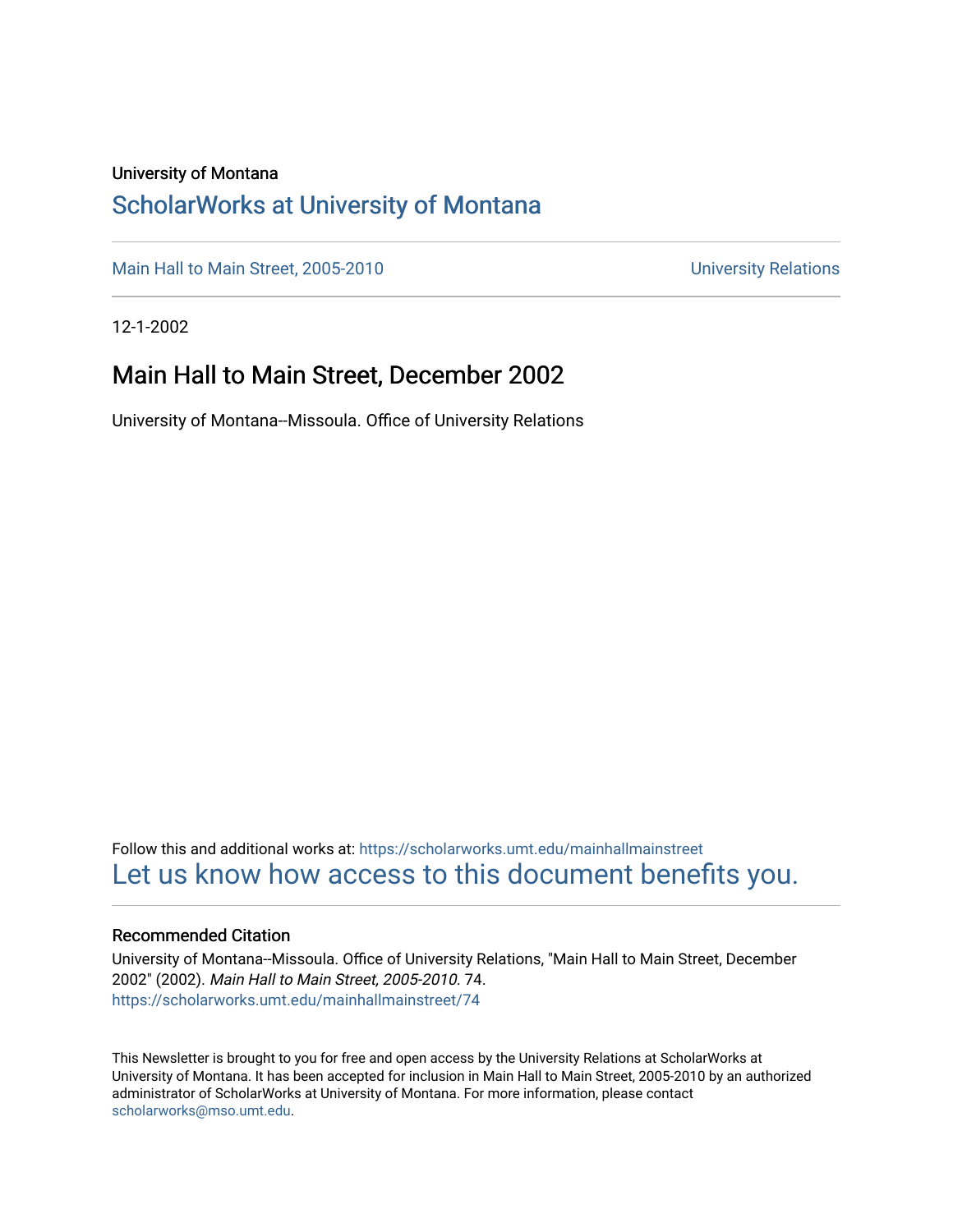# **[www.umt.edu/urelations/mainhall](http://www.umt.edu/urelations/mainhall) <sup>&</sup>gt; 7 UNIVERSITY OF MONTANA**  $JAN$   $16$   $2003$ **MairHall Main St.** Vol. 8, No. 12 Connecting Campus and Community December 2002

UM's England named top Montana professor

**MU** of University of Montana students to<br>England has been named Montana's 2002<br>Professor of the Year by the Carnegie usic Professor Esther England has taught scores of University of Montana students to sing. And now UM is singing her praises. Professor of the Year by the Carnegie Foundation for the Advancement of Teaching and the national Council for the Advancement and Support of Education. This is the third consecutive year that a UM professor has received the honor.

England was nominated for the award by UM President George Dennison, fine arts Dean Shirley Howell and several current and former students. A revered voice professor and former associate dean of the School of Fine Arts, England earned UM's 1998 Distinguished Teaching Award.

After more than 35 years at UM, England's voice students number nearly 1,500 and include world-class opera singers, Broadway and Hollywood actors, and teachers at all levels. They shower England with superlatives, calling her "an angel," and "a treasure" and speak with awe about her ability to recognize talent and to nurture it, to encourage passion for music and song, and to instill confidence. England's unwavering dedication and commitment to inspiring young singers have never been more evident than they have been the past two

> years, as she has struggled with her health — first as the result of a serious automo-

bile accident, and more recently, in battling breast cancer. Her devotion to her students added to her fight as she missed as little time as possible in her teaching duties.

A stellar performer herself, England is well known as a singer, adjudicator and clinician throughout the Pacific Northwest. She teaches up to 20 voice students each semester.

CASE established the Professors of the Year program in 1981 and administers it with the Carnegie Foundation for the Advancement of Teaching.

England joins a handful of UM faculty who have earned the top professor title. UM Regents Professor Paul Lauren won the award for Montana in 1991, and health and human performance Professor Annie Sondag brought it to UM again in 1998. History Professor Mehrdad Kia won the award in 2000, followed by economics Professor John Photiades in 2001.



**Public input is being sought about UM's selfreview of its athletic programs.**

### M seeks comment on athletics

The conversity<br>aspects of its a<br>now wants the<br>UM has completed he University has reviewed all aspects of its athletics program and now wants the public to comment

UM has completed a self-review as part of the requirements to retain NCAA Division <sup>1</sup> athletics certification. Committees appointed by UM President George Dennison and comprising University faculty and administrators, student-athletes and community members have scrutinized the athletics program for much of the year.

"Opening up athletics programs to public scrutiny represents the core of the NCAA process," Dennison said. "At\_stake is whether the University retains its NCAA certification.

Anyone interested in commenting on the study can find draft reports in the President's Office, Intercollegiate Athletics administrative offices in the Hoyt Athletic Complex and the Mansfield Library Reserve

Room or online under "NCAA Certification" on the University's Web page at [www.umt.edu](http://www.umt.edu). Comments may be sent to the President's Office, Main Hall 109, The University of Montana, Missoula, MT, 59812, or faxed to (406) 243-2797. Comments also may be submitted via e-mail to[wilsonj@mso.umt.edu](mailto:wilsonj@mso.umt.edu).

The NCAA-required study focuses on four topics: governance and rules compliance, academic integrity, financial integrity, and equity, student welfare and sportsmanship.

After receiving comments, UM's NCAA Certification SteeringCommittee will make final revisions in the self-study report. The report then will be sent to the NCAA. In late April 2003, an NCAA peerreview team will visit the Missoula campus to conduct interviews and review documents. The NCAA's final decision on certification will come later next year.

The Discavery Continues at The University of Montana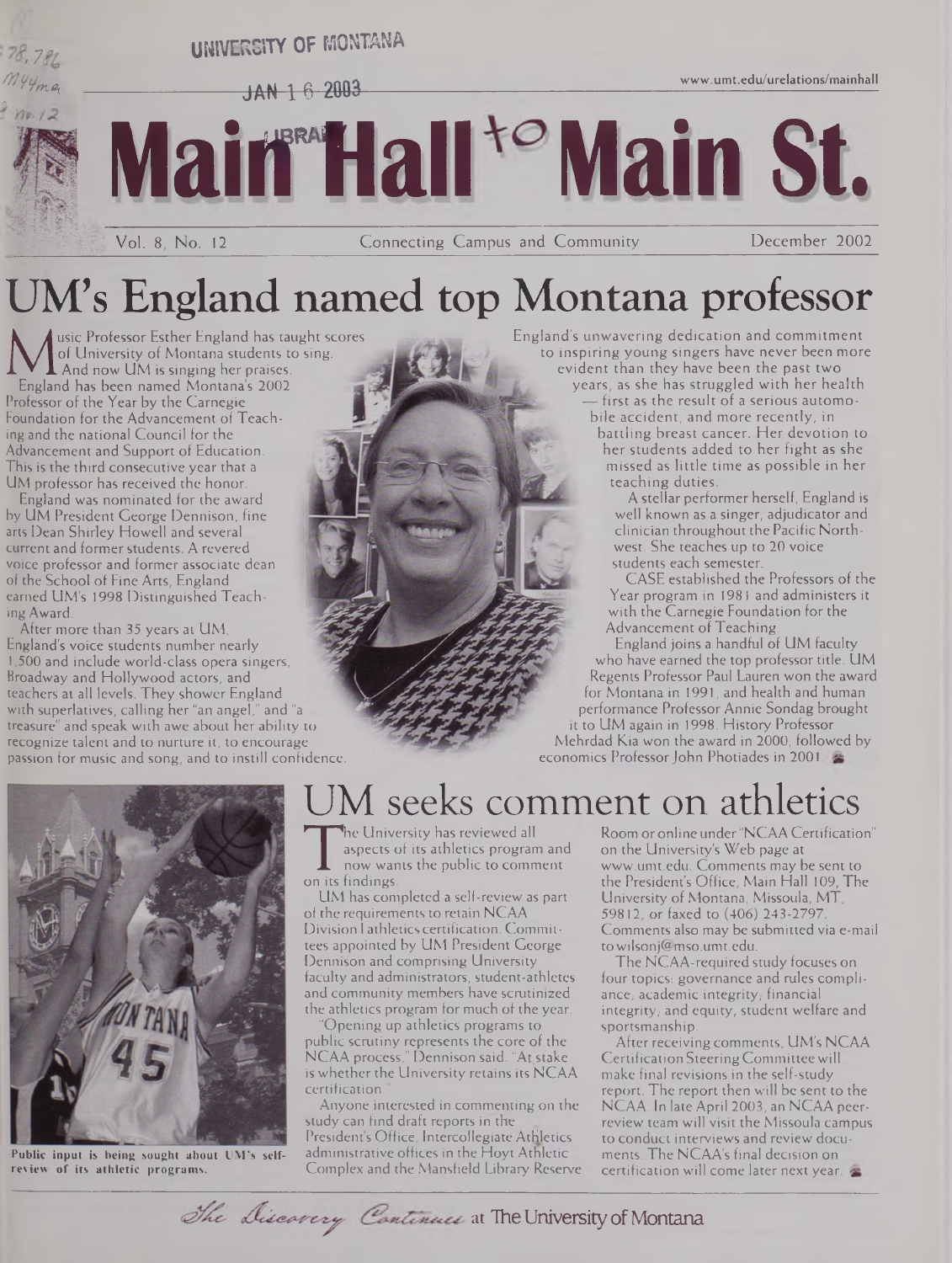## Griz degree programs available across Montana

A Missoula have teamed with UM<br>
Continuing Education to provide a<br>
variety of degree programs at locations<br>
throughout the state and via the Internet cademic departments at UM-Missoula have teamed with UM Continuing Education to provide a throughout the state and via the Internet.

UM's external degree programs are designed to meet the needs of people who work during the day or who live outside Missoula. Most external degree classes are offered evenings and weekends. Students enrolled in external degree programs have access to the distance education library services of UM's Maureen and Mike Mansfield Library, and the University's Financial Aid Office serves students who qualify for assistance. The University's online offerings make

it possible for students anywhere to pick their place and time to pursue degrees in a wide array of subjects. UM Online offers the following programs:

- doctor of pharmacy.
- Ō library media endorsement.

**F** foundation program to prepare for a master's in business administration.

**master of public administration.** 

**naster of education in educational** leadership.

The following external degree programs are available at specified locations throughout the state:

**naster of business administration:** Billings, Bozeman, Butte, Great Falls, Helena, Kalispell and Missoula.

doctor of education in educational leadership: Missoula.

- **naster of education in educational** leadership: Kalispell.
- **master of arts in counselor education:** Missoula.

 $\blacksquare$  master of education in curriculum studies: Butte and Corvallis.

UM spring semester begins Jan. 27. For more information about admission, deadlines, logistics and costs, call Mary Jones at Continuing Education, (406) 243-6431, or e-mail her at edp@mso. <umt.edu>. For further program information and class schedules go online to [www.montana-education.com](http://www.montana-education.com) and click on External Degrees.



**Follow the Centennial Brick road...**

## UM offers permanent memorials

Have your name etched in stone with Centennial Circle bricks

Danother special person's — eng<br>on a brick in Centennial Circle.<br>Contennial Circle und Circle. ecome a permanent part of the UM campus by having your name — or another special person's - engraved

Centennial Circle was established in 1993 when UM celebrated its 100th birthday. Paved with red bricks, the circle surrounds Rudy Autio's landmark grizzly bear statue, located on the western edge of

LIM's Oval. With its classic Main Hall and Mount Sentinel backdrop, the circle remains a favorite place for picture-taking.

Centennial Circle Bricks cost \$150 each and may be engraved with the names of students, alumni, family members, friends, teachers or anyone else who merits special recognition. Brief messages also are an option. Bricks may be engraved with up to three lines of 14 characters per line.

Proceeds from brick sales go toward special UM outreach projects and marketing.

Bricks ordered now will be engraved in April. To get a brick brochure or more information, call Lisa Arends at (406) 243- 2523. Order forms are available online at [www.umt.edu/urelations/bricks](http://www.umt.edu/urelations/bricks).

### Seniors give University high marks for educational experience

Seniors said they had a good or<br>Lexcellent educational experience at<br>UM and would attend the University if<br>they could start over again, according to strong majority of UM-Missoula seniors said they had a good or .excellent educational experience at they could start over again, according to results of the 2002 National Survey of Student Engagement.

The survey also found that 66 percent of freshmen and 72 percent of seniors participate in community service or volunteer work, while more than 40 percent of students participate in cocurricular activities such as organizations and student government.

The NSSE ("nessie") determines the level of student engagement — a strong predictor of how well students learn among freshmen and seniors. Of 700 UM freshmen and seniors given the NSSE, 270 completed the survey for a response rate of 40 percent. Thirty-four percent of the respondents were male and 67 percent were female, 43 percent were freshmen

and 57 percent were seniors.

Student engagement represents the effort students devote to educationally productive activities and how well colleges engage students in these activities. The survey measures five benchmarks: level of academic challenge, active and collaborative learning, student-faculty interaction, enriching educational experiences and a supportive campus environment.

Results of the survey are used to improve the quality of undergraduate experience.

The NSSE is conducted by the Indiana University Center for Postsecondary Research and planning. It is co-sponsored by the Carnegie Foundation for the Advancement of Teaching and the Pew Forum on Undergraduate Learning.

Promising findings at UM include: Eighty-four percent of seniors said UM provides a good or excellent educational experience, and 80 percent would attend UM if they could start over again.

Thirty-one percent of UM seniors have participated in a learning community— a small group-learning experience such as a Freshman Seminar, a research team or a study abroad program compared with 22 percent at nationwide peerinstitutions.

Fifty-five percent of seniors prepared two or more drafts of an assignment before turning it in vs. 46 percent of peers.

**Fifty-six percent of freshmen and 52** percent of seniors report having serious conversations with students who have different values, beliefs or opinions.

Disappointing findings include: Only 14 percent of freshmen and 21 percent of seniors say UM emphasizes spending significant amounts of time on studying and academic work.

Forty-one percent rate the quality of their academic advising as poor or fair.

For more information on the NSSE, visit the Web site at www.iub.edu/~nsse.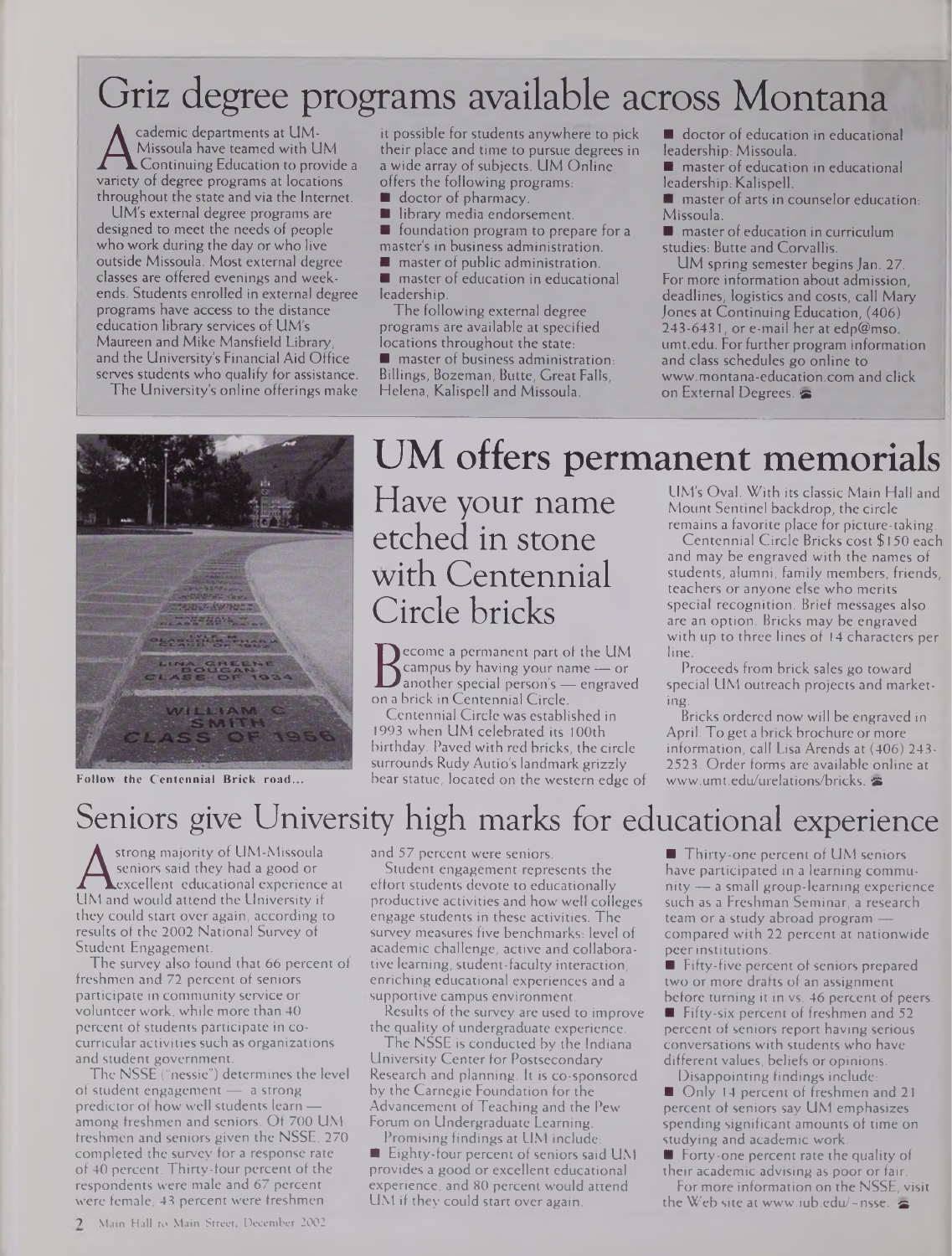**Historic Winner—**Professor Harry Fritz, chair of UM's history department, is one of five people honored with a 2003

Montana Committee for the Humanities Governor's Humanity Award. Established by Gov. Marc Racicot in 1995, the award honors achievement in humanities scholarship, service and education. The 2003 recipients will be honored at a ceremony with Gov.



**Fritz**

Judy Martz Feb. 6 in Helena. Fritz teaches courses in early American history, American military history and Montana history. He won UM's Teacher of the Year Award in 1972 and 1999 and was the University's Distinguished Service Award winner in 1985. He is author of "Montana: Land of Contrast" and co-editor of "Montana and the West" and 'The Montana Heritage." He served in the Montana House of Representatives in 1985 and 1987 and the state Senate in 1991 and 1993. He has long been an MCH Speakers Bureau favorite, offering a variety of programs during the last 15 years, including an Abraham Lincoln performance.

**Legal Leaders—**The UM Law School American Bar Association Negotiation Competition team performed well in the ABA Regional Law School Negotiation Competition Nov. 8-9, which was held at the Northwestern School of Law at Lewis & Clark College in Portland, Ore. Malin Stearns, a second year student from Missoula, and Todd Denison, a third year student from Kalispell, earned second place in the regional competition and will go on the national competition Feb. 9-10 in Seattle. Teammates Ben Hursh, a third year student from Miles City, and Patti Bowers, a first year student from Seattle, came in fifth place in the regional competition. The teams, coached by Klaus Sitte, UM adjunct lecturer, competed in negotiation exercises. "All the teams in the competition receive a set of general facts," said Sitte. 'Then, each team also has a set of 'secret facts,' which contain things like the wishes, motivations and bottom lines of their theoretical client. Each team then attempts to work out a resolution with the other team that is in the best interests of that client.

**Athletes Honored—**Two UM-Missoula students were honored for their commitment to community service Nov. 23 during the Griz-Bobcat football game. They were selected as Montana Campus Compact 2002 Montana Athletes in Service Award Winners by a statewide committee. The UM winners were Jill Henkel, a UM senior and Lady Griz basketball player, and Ryan O'Neill, a UM senior and men's tennis team member.



**Environmental Support—**UM's Environmental Studies Program has been selected to receive a prestigious \$230,000 grant from the Doris Duke Charitable Foundation. The grant will provide financial support for UM graduate students committed to careers as practicing conservationists in the nonprofit or public sectors. Only five of the 48-month grants were provided to some of the nation's top environmental schools. The other four grant-winning conservation programs are at Duke University, the University of Michigan, the University of Wisconsin and Yale University. "Until we became involved with the Duke Charitable Foundation — through their invitation— <sup>I</sup> don't think we understood how widely respected and recognized our program and graduates are," said program Director Tom Roy.

**Emergency TV—**Twelve broadcast journalism students in UM's Department of Radio-Television produced a 30-minute television program that profiled Montana emergency workers. The students researched, reported, filmed, wrote and edited the show. The program aired Nov. 21 on Montana PBS stations. It followed Montana Highway Patrol officers in Helena,- LifeFlight pilots, medical technicians and 9-1-1 dispatchers in Missoula, emergency room personnel in Great Falls, and firefighters and paramedics in Bozeman.

**Calendar Cash—**You can now purchase a 2003 calendar that will offer chances to win cash each day of the year — and sales of the calendar will support needed services for children with language and literacy challenges. The Western Montana RiteCare Childhood Language and Literacy Clinic, located at UM-Missoula's Curry Health Center, is supported in part by calendar sales. The calendar costs \$20 and has a form for the purchaser to fill out and send to the Scottish Rite Masons, which will hold a drawing for cash prizes daily during 2003. Calendar owners are eligible for daily cash giveaways of \$25, except on Sundays and holidays. On Sundays cash awards will be \$ 100, and selected holiday prizes will be either \$250 or \$500 — except for Christmas 2003, when the drawing will be for the grand prize cash award of \$4,000. Winners will be posted daily on the clinic's Web site at [www.umt.edu/ders/LanguageClinic/](http://www.umt.edu/ders/LanguageClinic/) index.htm. Calendars are available in many grocery stores throughout western Montana or can be ordered by calling (406) 243-5261 ore-mailing [slclinic@selway.umt.edu](mailto:slclinic@selway.umt.edu).

**A Mansfield Christmas—**

Maureen Mansfield, half of the dynamic duo for whom UM's Mansfield Library is named, enjoyed designing her own Christmas cards for friends and family. A display of Mrs. Mansfield's work will be shown during the holiday season in a glass case near the Archives and Special Collections office on the library's fourth floor.

**Halloween Food—**Volunteers collected more than 8,650 pounds of food from area residents for the Missoula Food Bank on Halloween as part of the fourth annual 'Trick or Eat," an event sponsored by UM's Office for Civic Engagement. Volunteers from six UM organizations and area high schools and middle schools made sure the event was a success.

**Seeds and Weeds—**A recent episode of the award-winning Montana PBS program "Backroads of Montana" featured unique seed-art, a weed roundup and behind-the-scenes looks at a doll museum in Loma and ZooMontana in Billings. The "Seeds and Weeds" episode was the 18th program in the series, which focuses on communities around the state and the local culture that makes them different from any place on Earth. Check your local listings for future episodes of "Backroads," which is produced at UM's Broadcast Media Center for Montana PBS. "Backroads" videos can be purchased online at [www.montanapbs.org](http://www.montanapbs.org). They also are available for check out at Montana libraries.

**Writing to Win—**Two UM-Missoula journalism students were rewarded for their feature writing prowess during the latest round of the Hearst Journalism Awards Program — a national competition that involves students from more than 100 accredited journalism programs across the nation. Kristen Inbody, a senior from Choteau, captured eighth place and a \$500 scholarship. Paul Queneau, a senior from Golden, Colo., finished 13th and won a certificate of merit. The wins scored points for the University in Hearst's Intercollegiate Writing Competition, and UM is now ranked second overall behind Western Kentucky University. The winning institution will be announced next spring after six rounds of competition.

**Student Job Finder—**The UM Career Services Office and the Center for Work-Based Learning recently introduced a new Web-based career management system. Griz eRecruiting provides UM students with new resources to find jobs or internships nationwide. The job search component allows students to view thousands of job listings. UM students can sign up for a Griz eRecruiting account at [www.umt.edu/career/ermain.htm](http://www.umt.edu/career/ermain.htm) orthe Career Services Office in Lommasson Center Room 154. For more information call 243-2022.